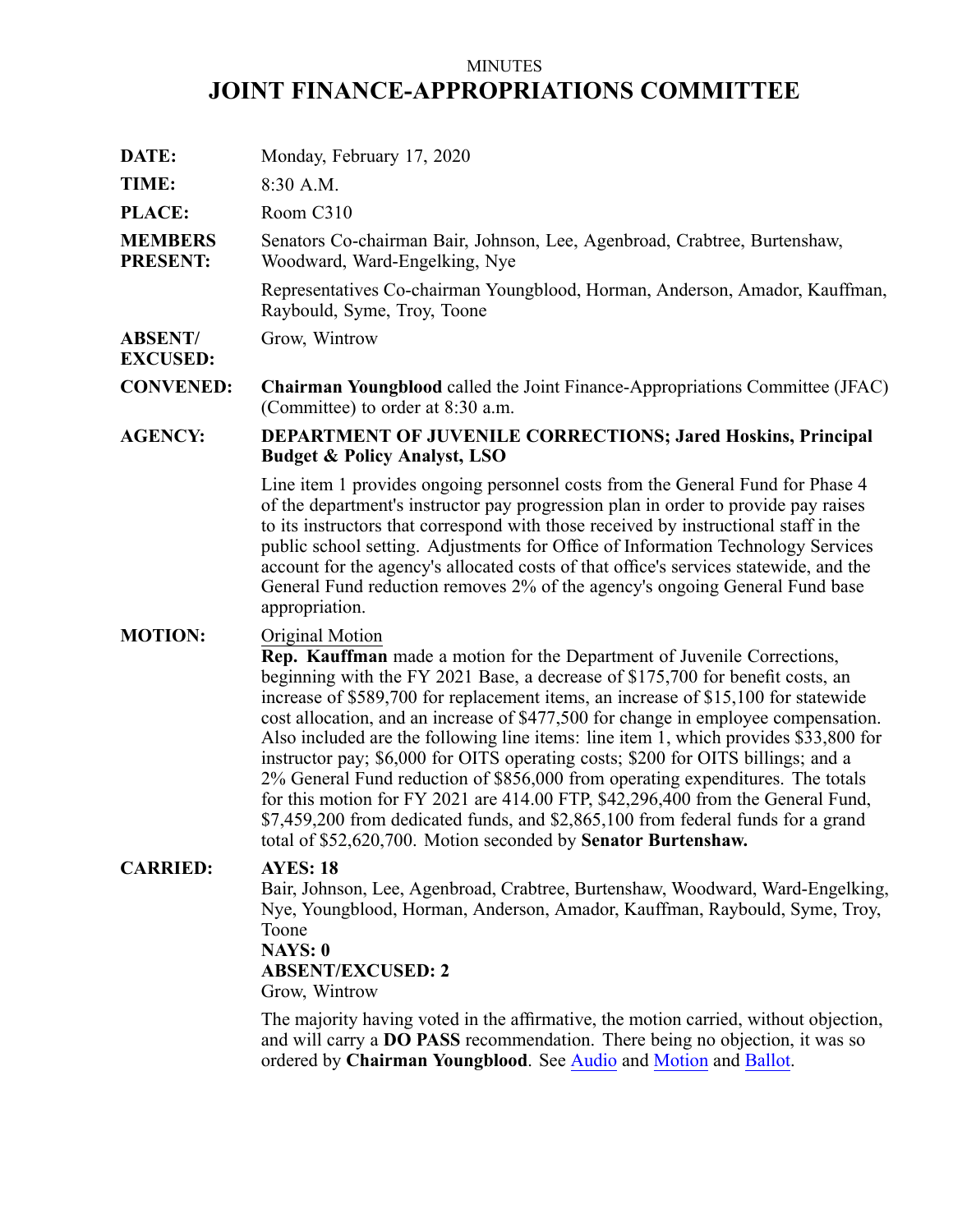### **AGENCY: STATE APPELLATE PUBLIC DEFENDER, SELF-GOVERNING AGENCIES; Jared Hoskins, Principal Budget & Policy Analyst, LSO**

Line item 1 provides ongoing operating expenditures for the purchase and licensing of security software that prevents external access to the State Appellate Public Defender's case records, attorney work product, and privileged communications. Adjustments for Office of Information Technology Services account for the agency's allocated costs of that office's services statewide, and the General Fund reduction removes 2% of the agency's ongoing General Fund base appropriation.

## **MOTION:** Original Motion

**Senator Burtenshaw** made <sup>a</sup> motion for the State Appellate Public Defender, beginning with the FY 2021 Base, <sup>a</sup> decrease of \$13,500 for benefit costs, an increase of \$16,400 for inflationary adjustments, an increase of \$1,800 for statewide cost allocation, and an increase of \$46,300 for change in employee compensation. Also included are the following line items: line item 1, which provides \$1,100 for security software; \$400 for OITS operating costs; and <sup>a</sup> 2% General Fund reduction of \$60,300 from operating expenditures in the Capital and Conflict Representation Program. The totals for this motion for FY 2021 are 24.00 FTP and \$3,007,300 from the General Fund. Motion seconded by **Rep. Troy.**

### **CARRIED: AYES: 18**

Bair, Johnson, Lee, Agenbroad, Crabtree, Burtenshaw, Woodward, Ward-Engelking, Nye, Youngblood, Horman, Anderson, Amador, Kauffman, Raybould, Syme, Troy, Toone

#### **NAYS: 0**

**ABSENT/EXCUSED: 2**

Grow, Wintrow

The majority having voted in the affirmative, the motion carried, without objection, and will carry <sup>a</sup> **DO PASS** recommendation. There being no objection, it was so ordered by **Chairman Youngblood**.

**UNANIMOUS CONSENT:** Requested by **Senator Burtenshaw**, granted by unanimous consent, the language regarding outside counsel costs and capital representation costs be accepted as par<sup>t</sup> of the State Appellate Public Defender's FY 2021 appropriation bill. See [Audio](https://legislature.idaho.gov/wp-content/uploads/budget/JFAC/sessionrecord/2020/6.Economic Development/Self-Governing Agencies/State Appellate Public Defender/~Budget Setting/February 17, 2020/A.Audio.mp3?1581970270) and [Motion](https://legislature.idaho.gov/wp-content/uploads/budget/JFAC/sessionrecord/2020/6.Economic Development/Self-Governing Agencies/State Appellate Public Defender/~Budget Setting/February 17, 2020/A.Motion.pdf?1581970270) and [Ballot](https://legislature.idaho.gov/wp-content/uploads/budget/JFAC/sessionrecord/2020/6.Economic Development/Self-Governing Agencies/State Appellate Public Defender/~Budget Setting/February 17, 2020/A.Ballot.pdf?1581970270).

#### **AGENCY: ENDOWMENT FUND INVESTMENT BOARD, BOARD OF LAND COMMISSIONERS; Rob Sepich, Senior Budget & Policy Analyst, LSO**

This motion represents <sup>a</sup> 1.2% increase in dedicated funds, primarily due to the Governor's Technology Initiatives and <sup>a</sup> 2% CEC. The Gov Tech Line items provide the agency's share of the cost to operate the state's data center, security software, and server infrastructure.

### **MOTION:** Original Motion:

**Rep. Raybould** made <sup>a</sup> motion for the Endowment Fund Investment Board, beginning with the FY 2021 Base, <sup>a</sup> decrease of \$2,700 for benefit costs, an increase of \$2,000 for replacement items, an increase of \$1,700 for statewide cost allocation, and an increase of \$11,100 for change in employee compensation. Also included are the following line items: \$100 for OITS operating costs; and \$1,300 for OITS servers and licensing. The totals for this motion for FY 2021 are 4.00 FTP and \$754,800 from dedicated funds. Motion seconded by **Senator Burtenshaw**.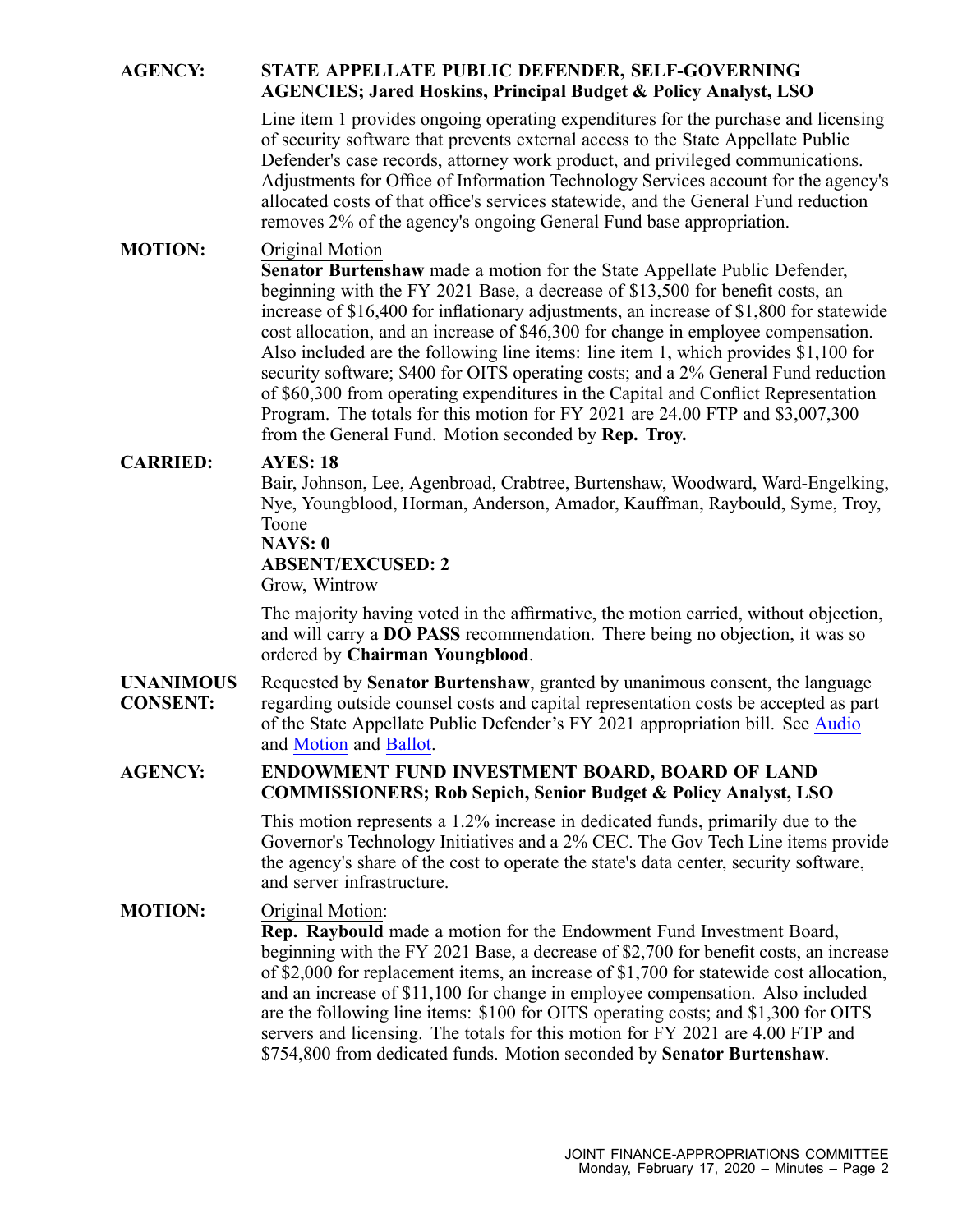### **CARRIED: AYES: 18**

Bair, Johnson, Lee, Agenbroad, Crabtree, Burtenshaw, Woodward, Ward-Engelking, Nye, Youngblood, Horman, Anderson, Amador, Kauffman, Raybould, Syme, Troy, Toone

#### **NAYS: 0**

#### **ABSENT/EXCUSED: 2**

Grow, Wintrow

The majority having voted in the affirmative, the motion carried, without objection, and will carry <sup>a</sup> **DO PASS** recommendation. There being no objection, it was so ordered by **Chairman Youngblood**.

Intent language: The first section provides continuous appropriation authority for consulting fees, bank custodial fees, and portfolio-related external costs. The second section recognizes the transfers the Land Board approved for FY 2021 and used by JFAC to set the various agency budgets.

**UNANIMOUS CONSENT:** Requested by **Rep. Raybould**, granted by unanimous consent, to include the two sections of intent language. See [Audio](https://legislature.idaho.gov/wp-content/uploads/budget/JFAC/sessionrecord/2020/5.Natural Resources/Land, Board of Commissioners/Investment Board, Endowment Fund/~Budget Setting/February 17, 2020/A.Audio.mp3?1581970270) and [Motion](https://legislature.idaho.gov/wp-content/uploads/budget/JFAC/sessionrecord/2020/5.Natural Resources/Land, Board of Commissioners/Investment Board, Endowment Fund/~Budget Setting/February 17, 2020/A.Motion.pdf?1581970270) and [Ballot](https://legislature.idaho.gov/wp-content/uploads/budget/JFAC/sessionrecord/2020/5.Natural Resources/Land, Board of Commissioners/Investment Board, Endowment Fund/~Budget Setting/February 17, 2020/A.Ballot.pdf?1581970270).

### **AGENCY: LAVA HOT SPRINGS FOUNDATION. DEPARTMENT OF PARKS AND RECREATION; Rob Sepich, Senior Budget & Policy Analyst, LSO**

This motion represents <sup>a</sup> 20.2% increase in dedicated funds. It includes funding to replace pump motors and slide coatings, funding to demolish <sup>a</sup> motel on state property for parking spots, increased operating appropriation for gift shop resale, and <sup>a</sup> bucket attachment for <sup>a</sup> tractor. This motion also includes the agency's portion of the operating costs for OITS security software and data center.

#### **MOTION:** Original Motion

**Senator Nye** made <sup>a</sup> motion for the Lava Hot Springs Foundation, beginning with the FY 2021 Base, <sup>a</sup> decrease of \$5,100 for benefit costs, an increase of \$298,100 for replacement items, an increase of \$9,400 for statewide cost allocation, and an increase of \$23,700 for change in employee compensation. Also included are the following line items: line item 1, which provides \$500,000 to demolish the Tumbling Waters Motel; \$100,000 for gift shop merchandise; \$10,000 for <sup>a</sup> bucket attachment for <sup>a</sup> tractor; and \$200 for OITS operating costs. The totals for this motion for FY 2021 are 15.80 FTP and \$3,010,000 from dedicated funds. Motion seconded by **Rep. Raybould**.

#### **CARRIED: AYES: 18**

Bair, Johnson, Lee, Agenbroad, Crabtree, Burtenshaw, Woodward, Ward-Engelking, Nye, Youngblood, Horman, Anderson, Amador, Kauffman, Raybould, Syme, Troy, Toone

#### **NAYS: 0**

#### **ABSENT/EXCUSED: 2**

Grow, Wintrow

The majority having voted in the affirmative, the motion carried, without objection, and will carry <sup>a</sup> **DO PASS** recommendation. There being no objection, it was so ordered by **Chairman Youngblood**. See [Audio](https://legislature.idaho.gov/wp-content/uploads/budget/JFAC/sessionrecord/2020/5.Natural Resources/Parks and Recreation, Department of/Lava Hot Springs Foundation/~Budget Setting/February 17, 2020/A.Audio.mp3?1581970270) and [Motion](https://legislature.idaho.gov/wp-content/uploads/budget/JFAC/sessionrecord/2020/7.General Government/Governor, Office of the/Species Conservation, Office of/~Budget Setting/February 17, 2020/A.Motion.pdf?1581970270) and [Ballot](https://legislature.idaho.gov/wp-content/uploads/budget/JFAC/sessionrecord/2020/5.Natural Resources/Parks and Recreation, Department of/Lava Hot Springs Foundation/~Budget Setting/February 17, 2020/A.Ballot.pdf?1581970270).

### **AGENCY: OFFICE OF SPECIES CONSERVATION, OFFICE OF THE GOVERNOR; Rob Sepich, Senior Budget & Policy Analyst, LSO**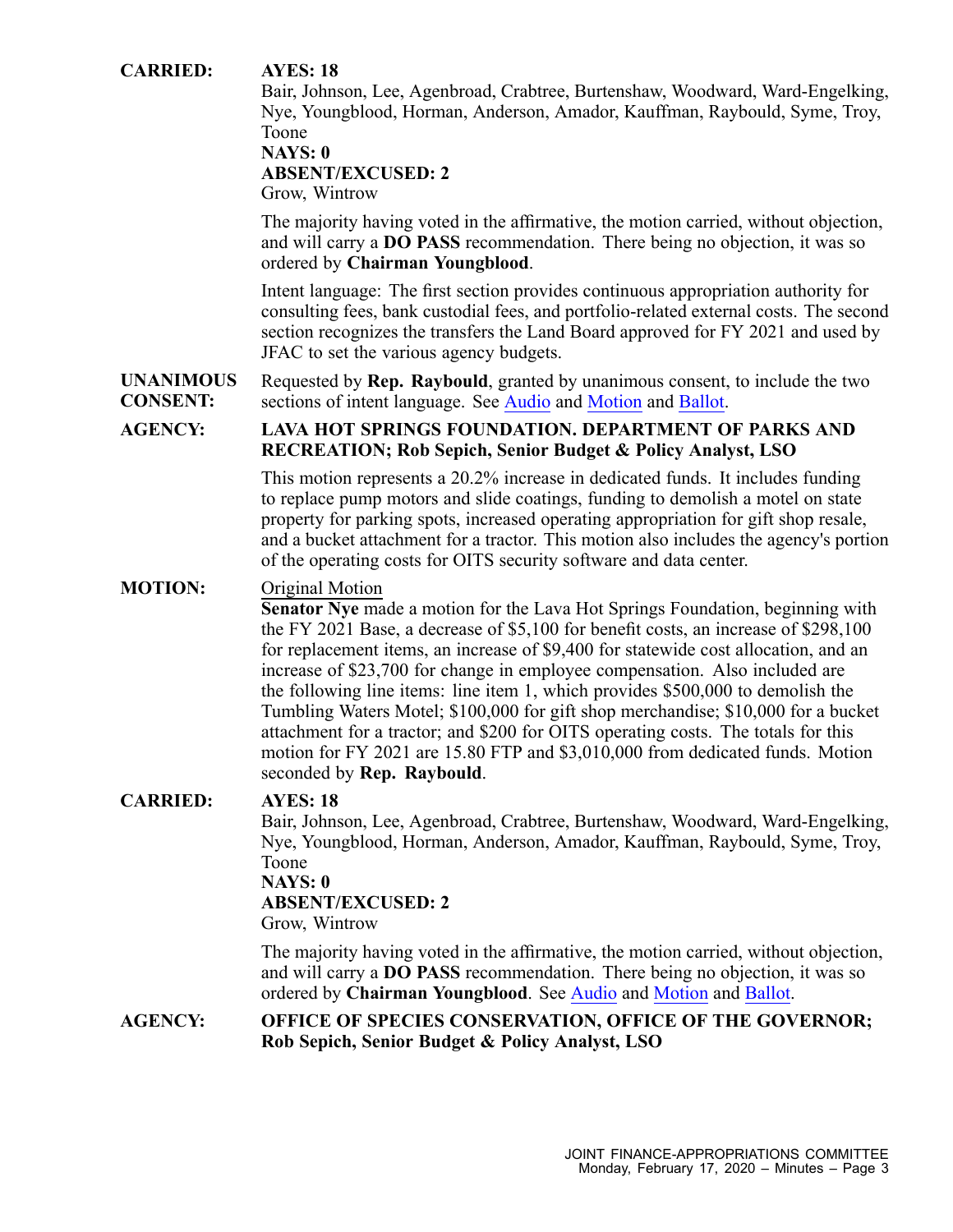This motion represents <sup>a</sup> 13.0% increase in the General Fund, and <sup>a</sup> 1.3% increase in total appropriation. This motion funding for the Roadless Commission to cover commission member's travel costs and per diems, funding for the continuation of the study of the interaction between sage grouse and cattle, and <sup>a</sup> federal lands coordinator position to ensure that Idaho's values are incorporated into federal lands planning decisions. Also included are costs to cover the agency's share of operations and licensing costs at OITS and <sup>a</sup> 2% General Fund reduction.

### **MOTION:** Original Motion

**Senator Burtenshaw** made <sup>a</sup> motion for the Office of Species Conservation, beginning with the FY 2021 Base, <sup>a</sup> decrease of \$7,700 for benefit costs, an increase of \$9,100 for inflationary adjustments, an increase of \$12,600 for statewide cost allocation, and an increase of \$23,900 for change in employee compensation. Also included are the following line items: line item 1, which provides \$15,000 to suppor<sup>t</sup> the Roadless Commission; \$75,000 for year seven of the Sage Grouse Study; 1.00 FTP and \$95,000 for <sup>a</sup> federal lands coordinator; \$200 for OITS operating costs; \$2,400 for OITS servers and licensing; and a 2% General Fund reduction of \$28,500 as recommended by the Governor, of which \$13,400 is from personnel costs and \$15,100 is from operating expenditures. The totals for this motion for FY 2021 are 15.00 FTP, \$1,608,200 from the General Fund, \$15,000 from dedicated funds, and \$13,502,600 from federal funds for <sup>a</sup> grand total of \$15,125,800. Motion seconded by **Rep. Raybould.**

### **CARRIED: AYES: 16**

Bair, Johnson, Agenbroad, Crabtree, Burtenshaw, Woodward, Ward-Engelking, Nye, Youngblood, Horman, Anderson, Amador, Kauffman, Raybould, Syme, Toone **NAYS: 0**

# **ABSENT/EXCUSED: 4**

Grow, Wintrow, Lee, Troy

The majority having voted in the affirmative, the motion carried, without objection, and will carry <sup>a</sup> **DO PASS** recommendation. There being no objection, it was so ordered by **Chairman Youngblood**. See [Audio](https://legislature.idaho.gov/wp-content/uploads/budget/JFAC/sessionrecord/2020/7.General Government/Governor, Office of the/Species Conservation, Office of/~Budget Setting/February 17, 2020/A.Audio.mp3?1581970270) and [Motion](https://legislature.idaho.gov/wp-content/uploads/budget/JFAC/sessionrecord/2020/7.General Government/Governor, Office of the/Species Conservation, Office of/~Budget Setting/February 17, 2020/A.Motion.pdf?1581970270) and [Ballot](https://legislature.idaho.gov/wp-content/uploads/budget/JFAC/sessionrecord/2020/7.General Government/Governor, Office of the/Species Conservation, Office of/~Budget Setting/February 17, 2020/A.Ballot.pdf?1581970270).

### **AGENCY: SOIL & WATER CONSERVATION COMMISSION, DEPARTMENT OF AGRICULTURE; Rob Sepich, Senior Budget & Policy Analyst, LSO**

This motion represents <sup>a</sup> 10.3% decrease in all funds. It includes \$3,200 for inflationary costs associated with rent at the Water Center and satellite locations. Since the NRCS and NFWF are able to once again hire personnel, these FTP an associated funding are no longer needed and have been removed. The Gov Tech Line items provide the agency's share of the costs related to operating and protecting the state's core network equipment. This also includes <sup>a</sup> 2% General Fund reduction as recommended by the Governor.